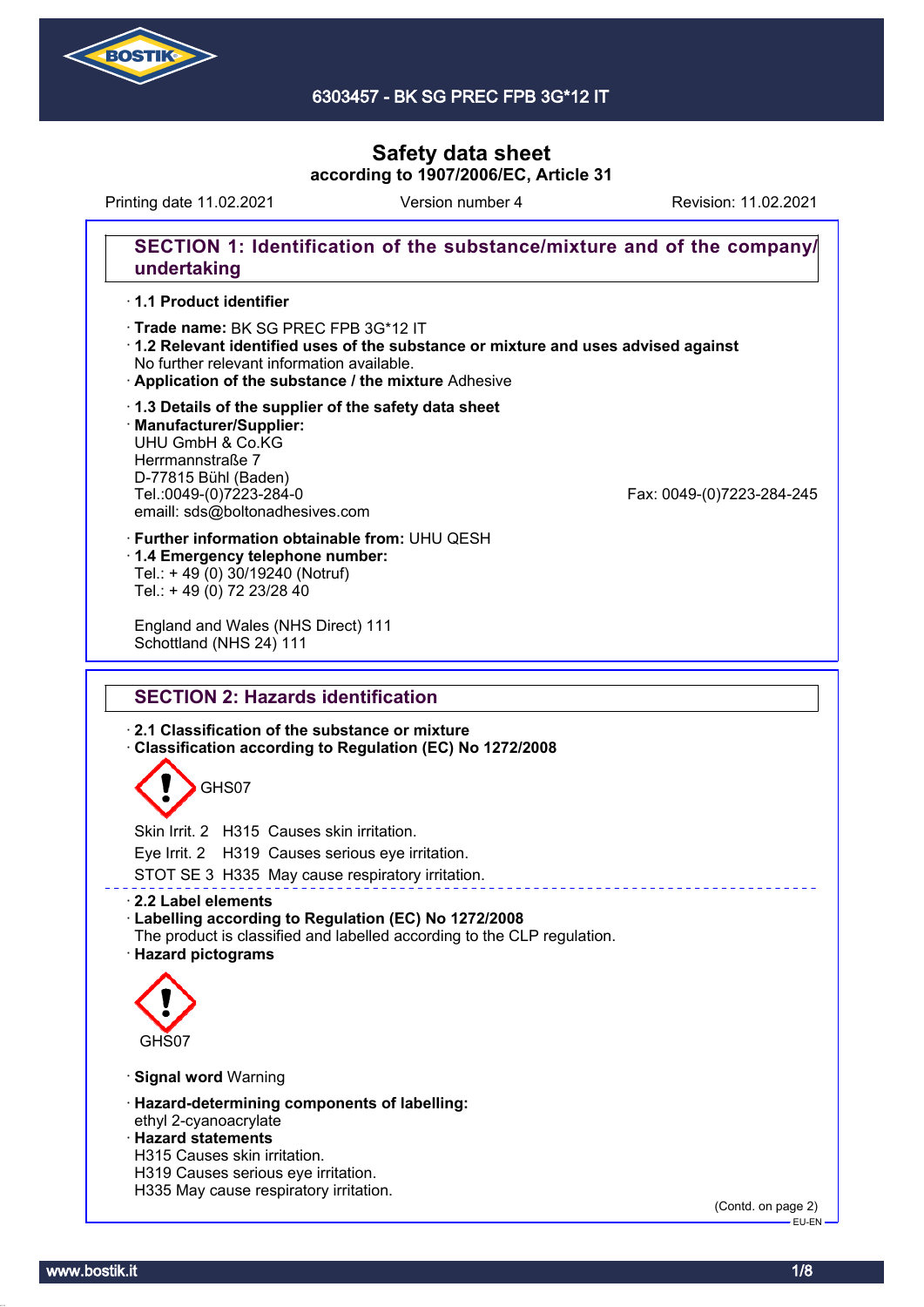

Printing date 11.02.2021 **Version number 4** Revision: 11.02.2021 **Trade name:** BK SG PREC FPB 3G\*12 IT (Contd. of page 1) · **Precautionary statements** P101 If medical advice is needed, have product container or label at hand.<br>P261 Mooid breathing vapours Avoid breathing vapours. P302+P352 IF ON SKIN: Wash with plenty of soap and water. P305+P351+P338 IF IN EYES: Rinse cautiously with water for several minutes. Remove contact lenses, if present and easy to do. Continue rinsing.

P501 Dispose of contents/container in accordance with national regulations.

· **Additional information:**

Cyanoacrylate. Danger. Bonds skin and eyes in seconds. Keep out of the reach of children.

- · **2.3 Other hazards**
- · **Results of PBT and vPvB assessment**
- · **PBT:** Not applicable.
- · **vPvB:** Not applicable.

## **SECTION 3: Composition/information on ingredients**

· **3.2 Mixtures**

· **Description:** Adhesive

· **Dangerous components:**

CAS: 7085-85-0 EINECS: 230-391-5 Index number: 607-236-00-9 Reg.nr.: 01-2119527766-29- **XXXX** 

ethyl 2-cyanoacrylate

 Skin Irrit. 2, H315; Eye Irrit. 2, H319; STOT SE 3, H<sub>335</sub>

50-100%

· **Additional information:** For the wording of the listed hazard phrases refer to section 16.

#### **SECTION 4: First aid measures**

- · **4.1 Description of first aid measures**
- · **General information:** No special measures required.
- · **After inhalation:**

In case of unconsciousness place patient stably in side position for transportation.

· **After skin contact:** Immediately wash with water and soap and rinse thoroughly.

#### · **After eye contact:**

Rinse opened eye for several minutes under running water. If symptoms persist, consult a doctor.

- · **After swallowing:** If symptoms persist consult doctor.
- · **4.2 Most important symptoms and effects, both acute and delayed** No further relevant information available.

· **4.3 Indication of any immediate medical attention and special treatment needed** No further relevant information available.

## **SECTION 5: Firefighting measures**

- · **5.1 Extinguishing media**
- · **Suitable extinguishing agents:**

CO2, powder or water spray. Fight larger fires with water spray or alcohol resistant foam.

(Contd. on page 3) EU-EN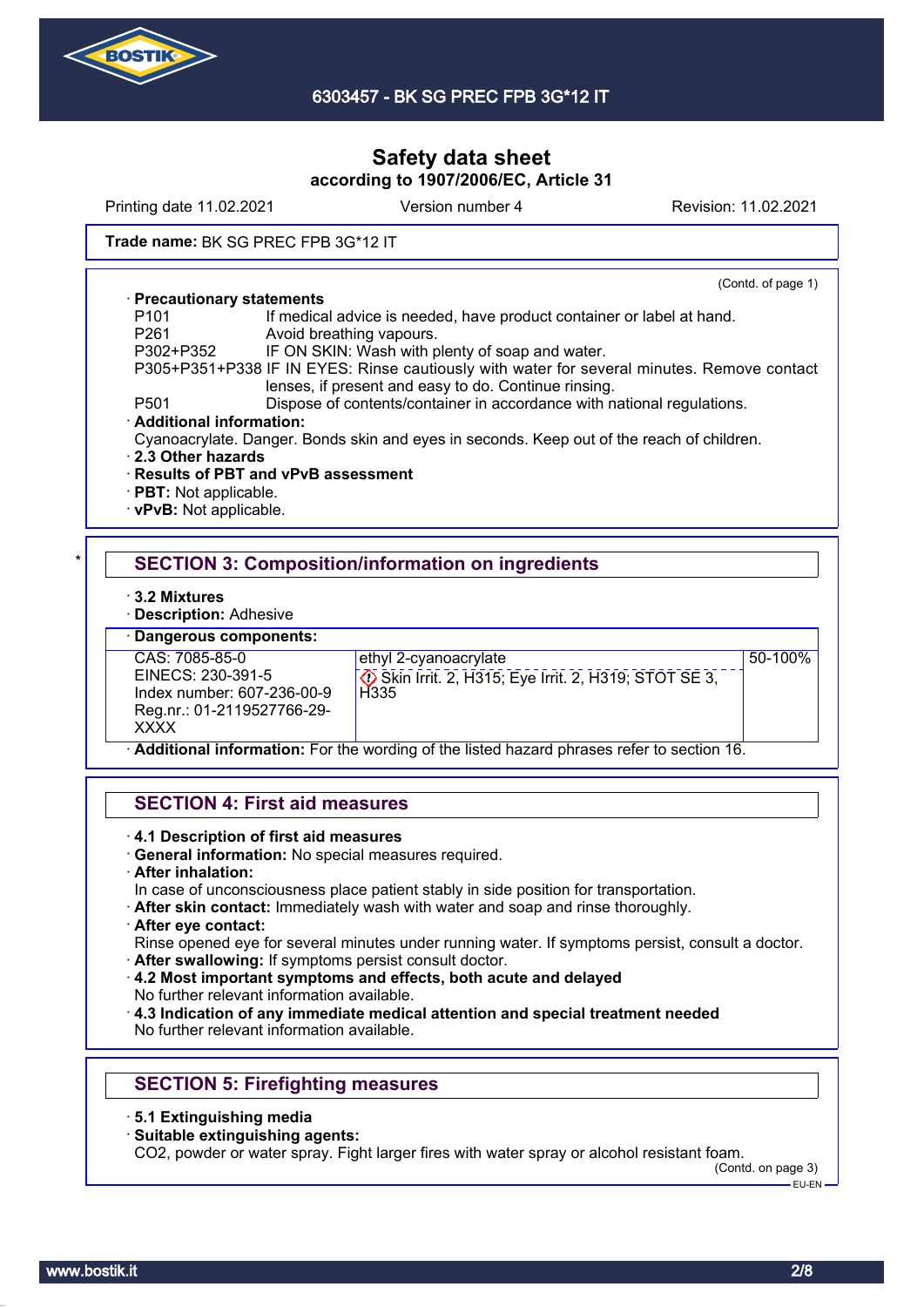

Printing date 11.02.2021 **Version number 4** Revision: 11.02.2021

(Contd. of page 2)

#### **Trade name:** BK SG PREC FPB 3G\*12 IT

· **5.2 Special hazards arising from the substance or mixture**

No further relevant information available.

· **5.3 Advice for firefighters**

· **Protective equipment:** No special measures required.

#### **SECTION 6: Accidental release measures**

· **6.1 Personal precautions, protective equipment and emergency procedures** Not required.

· **6.2 Environmental precautions:** Do not allow to enter sewers/ surface or ground water.

· **6.3 Methods and material for containment and cleaning up:**

Send for recovery or disposal in suitable receptacles.

Absorb with liquid-binding material (sand, diatomite, acid binders, universal binders, sawdust). Ensure adequate ventilation.

· **6.4 Reference to other sections** See Section 7 for information on safe handling. See Section 8 for information on personal protection equipment. See Section 13 for disposal information.

# **SECTION 7: Handling and storage**

· **7.1 Precautions for safe handling** Ensure good ventilation/exhaustion at the workplace.

Open and handle receptacle with care.

Prevent formation of aerosols.

- · **Information about fire and explosion protection:** No special measures required.
- · **7.2 Conditions for safe storage, including any incompatibilities**

· **Storage:**

· **Requirements to be met by storerooms and receptacles:** No special requirements.

- · **Information about storage in one common storage facility:** Not required.
- · **Further information about storage conditions:** Keep container tightly sealed.
- · **Storage class:** 10
- · **7.3 Specific end use(s)** No further relevant information available.

#### **SECTION 8: Exposure controls/personal protection**

· **Additional information about design of technical facilities:** No further data; see item 7.

- · **8.1 Control parameters**
- · **Ingredients with limit values that require monitoring at the workplace:**

The product does not contain any relevant quantities of materials with critical values that have to be monitored at the workplace.

· **Additional information:** The lists valid during the making were used as basis.

- · **8.2 Exposure controls**
- · **Personal protective equipment:**
- · **General protective and hygienic measures:**

The usual precautionary measures are to be adhered to when handling chemicals. Keep away from foodstuffs, beverages and feed.

Immediately remove all soiled and contaminated clothing

(Contd. on page 4) EU-EN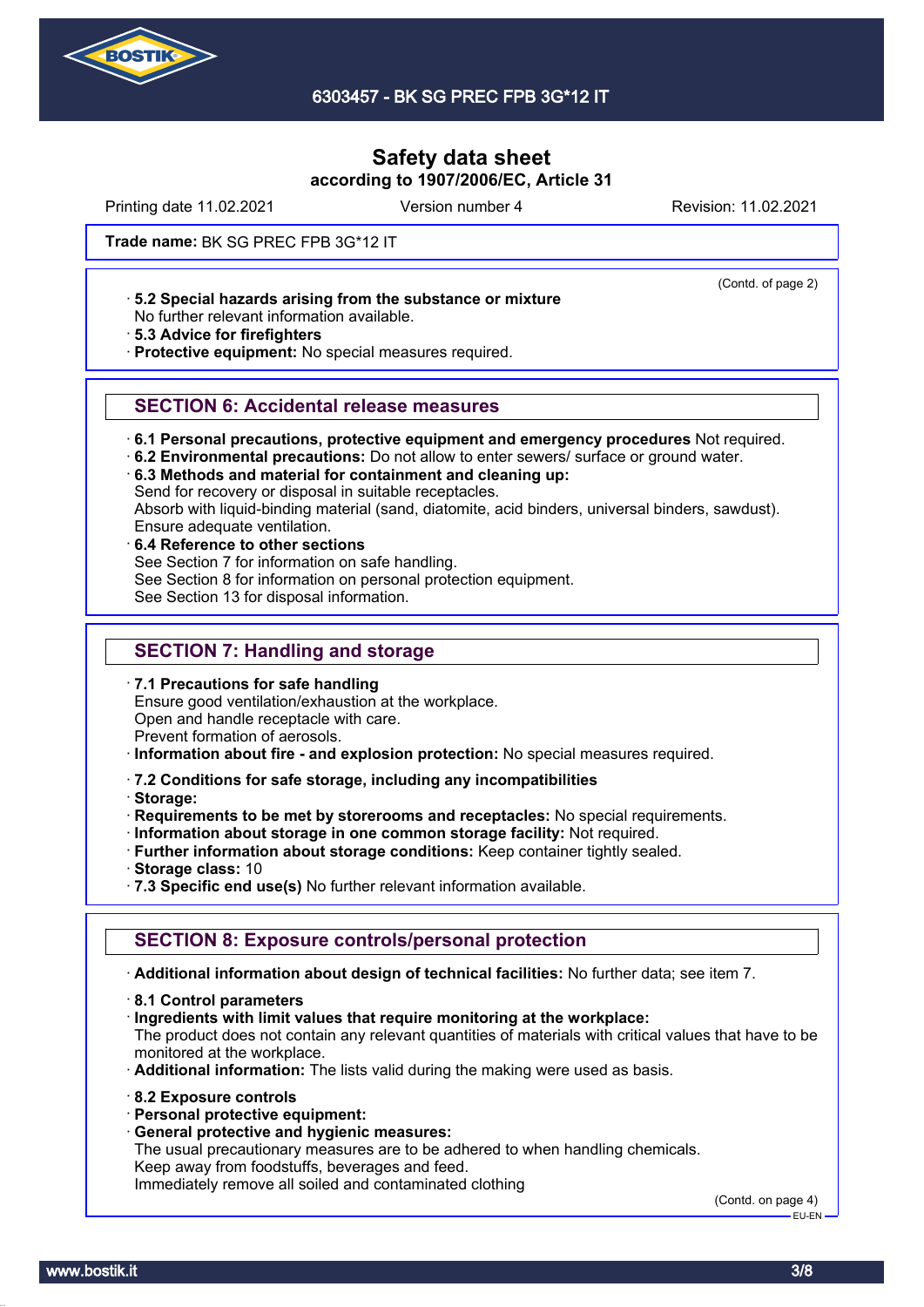

Printing date 11.02.2021 Version number 4 Revision: 11.02.2021

**Trade name:** BK SG PREC FPB 3G\*12 IT

(Contd. of page 3) Wash hands before breaks and at the end of work. Do not inhale gases / fumes / aerosols. Avoid contact with the eyes and skin. · **Respiratory protection:** Not required. · **Protection of hands:** Protective gloves The glove material has to be impermeable and resistant to the product/ the substance/ the preparation. Selection of the glove material on consideration of the penetration times, rates of diffusion and the degradation · **Material of gloves** Nitrile gloves with a material thickness of > 0.1 mm (penetration time < 30s). Protective nitrile rubber gloves according to EN 374 are recommended for prolonged contact. Material thickness > 0.4 mm Breakthrough time > 30 minutes · **Penetration time of glove material** The exact break through time has to be found out by the manufacturer of the protective gloves and has to be observed. · **Eye protection:** Safety glasses Tightly sealed goggles

Goggles recommended during refilling

| 9.1 Information on basic physical and chemical properties |                                    |  |
|-----------------------------------------------------------|------------------------------------|--|
| <b>General Information</b>                                |                                    |  |
| · Appearance:                                             |                                    |  |
| Form:                                                     | Fluid                              |  |
| Colour:                                                   | According to product specification |  |
| · Odour:                                                  | Characteristic                     |  |
| Odour threshold:                                          | Not determined.                    |  |
| $\cdot$ pH-value:                                         | Not determined.                    |  |
| $\cdot$ Change in condition                               |                                    |  |
| Melting point/freezing point:                             | Undetermined.                      |  |
| Initial boiling point and boiling range: 60 °C            |                                    |  |
| · Flash point:                                            | 82 °C                              |  |
| · Flammability (solid, gas):                              | Not applicable.                    |  |
| · Decomposition temperature:                              | Not determined.                    |  |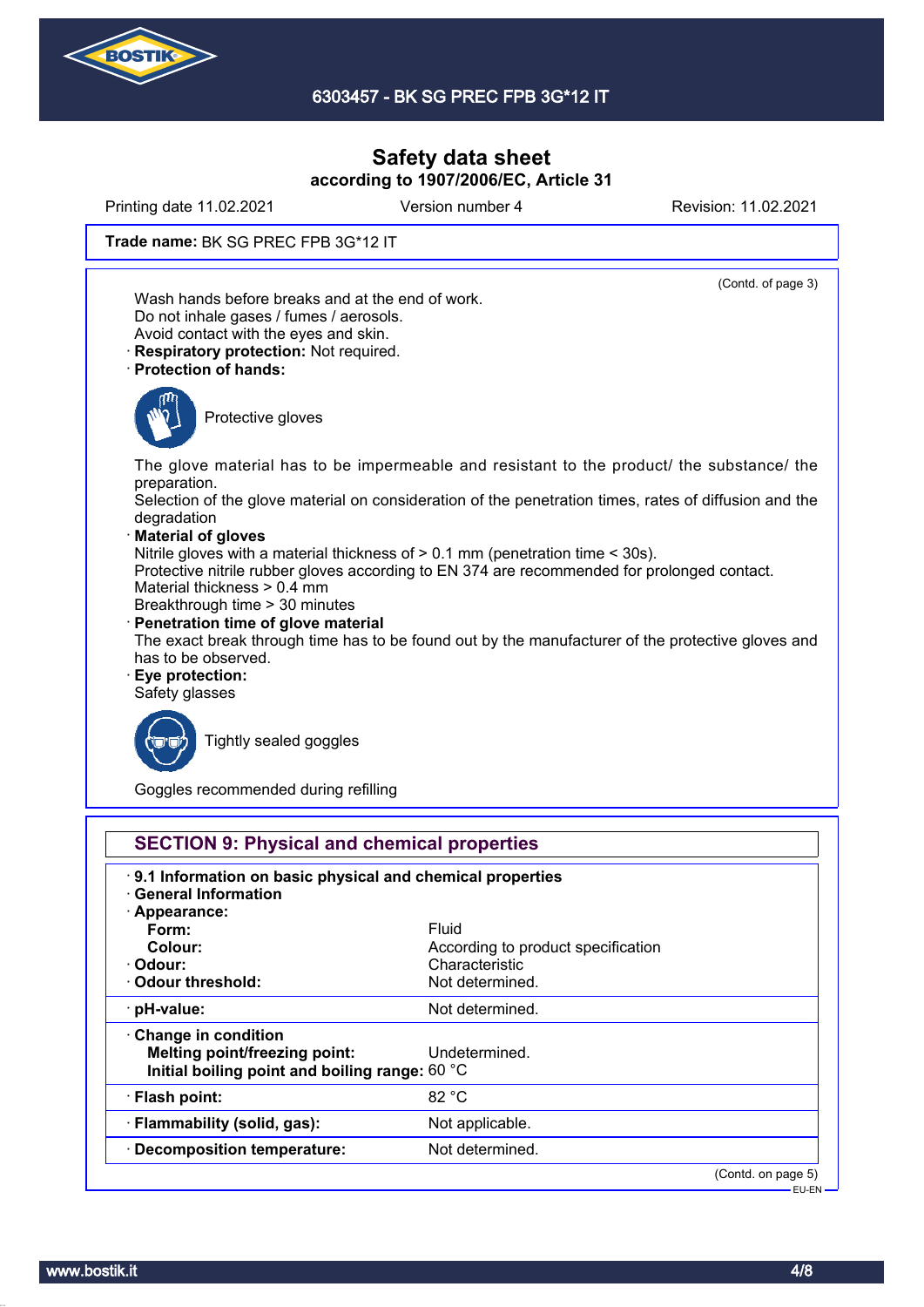

Printing date 11.02.2021 **Version number 4** Revision: 11.02.2021

#### **Trade name:** BK SG PREC FPB 3G\*12 IT

|                                            | (Contd. of page 4)                                                                                                                                                            |  |
|--------------------------------------------|-------------------------------------------------------------------------------------------------------------------------------------------------------------------------------|--|
| · Auto-ignition temperature:               | Product is not selfigniting.                                                                                                                                                  |  |
| <b>Explosive properties:</b>               | Product does not present an explosion hazard.                                                                                                                                 |  |
| <b>Explosion limits:</b>                   |                                                                                                                                                                               |  |
| Lower:                                     | Not determined.                                                                                                                                                               |  |
| Upper:                                     | Not determined.                                                                                                                                                               |  |
| · Vapour pressure:                         | Not determined.                                                                                                                                                               |  |
| Density at 20 °C:                          | 1.044 $g/cm^{3}$                                                                                                                                                              |  |
| <b>Relative density</b>                    | Not determined.                                                                                                                                                               |  |
| · Vapour density                           | Not determined.                                                                                                                                                               |  |
| <b>Evaporation rate</b>                    | Not determined.                                                                                                                                                               |  |
| · Solubility in / Miscibility with         |                                                                                                                                                                               |  |
| water:                                     | Not miscible or difficult to mix.                                                                                                                                             |  |
| · Partition coefficient: n-octanol/water:  | Not determined.                                                                                                                                                               |  |
| · Viscosity:                               |                                                                                                                                                                               |  |
| Dynamic at 20 °C:                          | 70 mPas                                                                                                                                                                       |  |
| Kinematic:                                 | Not determined.                                                                                                                                                               |  |
| · Solvent content:                         |                                                                                                                                                                               |  |
| Solids content:<br>⋅ 9.2 Other information | 6.0%<br>All relevant physical data were determined for the<br>mixture. All non-determined data are not measurable or<br>not relevant for the characterization of the mixture. |  |

#### **SECTION 10: Stability and reactivity**

· **10.1 Reactivity** No further relevant information available.

- · **10.2 Chemical stability**
- · **Thermal decomposition / conditions to be avoided:**
- No decomposition if used according to specifications.
- · **10.3 Possibility of hazardous reactions** No dangerous reactions known.
- · **10.4 Conditions to avoid** No further relevant information available.
- · **10.5 Incompatible materials:** No further relevant information available.
- · **10.6 Hazardous decomposition products:** No dangerous decomposition products known.

## **SECTION 11: Toxicological information**

- · **11.1 Information on toxicological effects**
- · **Acute toxicity** Based on available data, the classification criteria are not met.
- · **Primary irritant effect:**
- · **Skin corrosion/irritation**
- Causes skin irritation.
- · **Serious eye damage/irritation**
- Causes serious eye irritation.
- · **Respiratory or skin sensitisation** Based on available data, the classification criteria are not met.

(Contd. on page 6)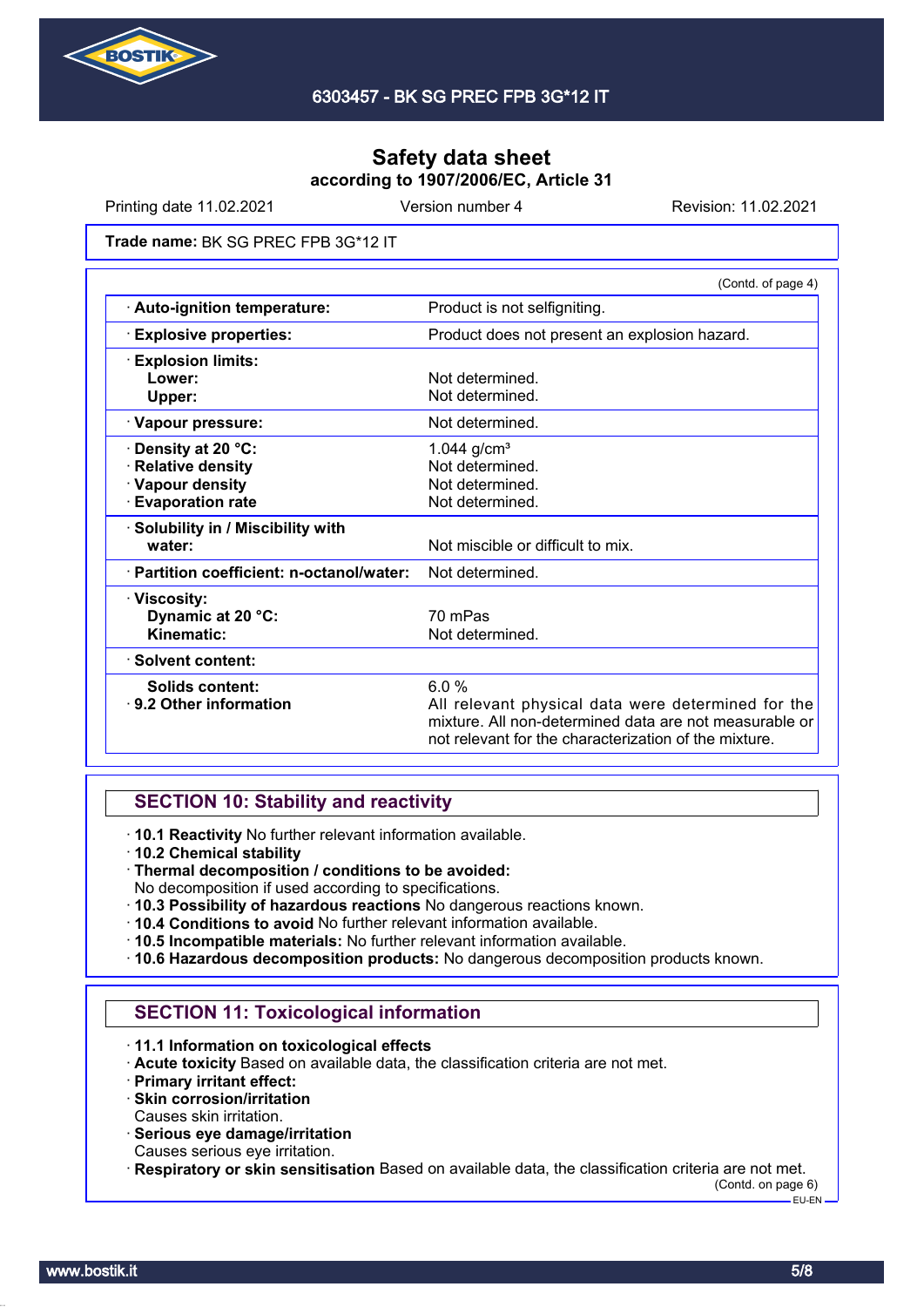

Printing date 11.02.2021 **Version number 4** Revision: 11.02.2021

(Contd. of page 5)

#### **Trade name:** BK SG PREC FPB 3G\*12 IT

· **Acute effects (acute toxicity, irritation and corrosivity)** Not applicable.

· **Sensitisation** Not applicable.

· **Repeated dose toxicity** Not applicable.

· **CMR effects (carcinogenity, mutagenicity and toxicity for reproduction)**

· **Germ cell mutagenicity** Not applicable.

· **Carcinogenicity** Based on available data, the classification criteria are not met.

· **Reproductive toxicity** Based on available data, the classification criteria are not met.

· **STOT-single exposure**

May cause respiratory irritation.

· **STOT-repeated exposure** Based on available data, the classification criteria are not met.

· **Aspiration hazard** Based on available data, the classification criteria are not met.

## **SECTION 12: Ecological information**

· **12.1 Toxicity**

· **Aquatic toxicity:** No further relevant information available.

- · **12.2 Persistence and degradability** No further relevant information available.
- · **12.3 Bioaccumulative potential** No further relevant information available.
- · **12.4 Mobility in soil** No further relevant information available.
- · **Additional ecological information:**

· **General notes:**

Water hazard class 1 (German Regulation) (Self-assessment): slightly hazardous for water Do not allow undiluted product or large quantities of it to reach ground water, water course or sewage system.

- · **12.5 Results of PBT and vPvB assessment**
- · **PBT:** Not applicable.
- · **vPvB:** Not applicable.
- · **12.6 Other adverse effects** No further relevant information available.

## **SECTION 13: Disposal considerations**

#### · **13.1 Waste treatment methods**

· **Recommendation**

Must not be disposed together with household garbage. Do not allow product to reach sewage system.

Disposal must be made according to official regulations.

- · **Uncleaned packaging:**
- **Recommendation:** Disposal must be made according to official regulations.

## **SECTION 14: Transport information**

· **14.1 UN-Number**

· **ADR/ADN, IMDG, IATA** not regulated -

ADN **ADN** not regulated

(Contd. on page 7) EU-EN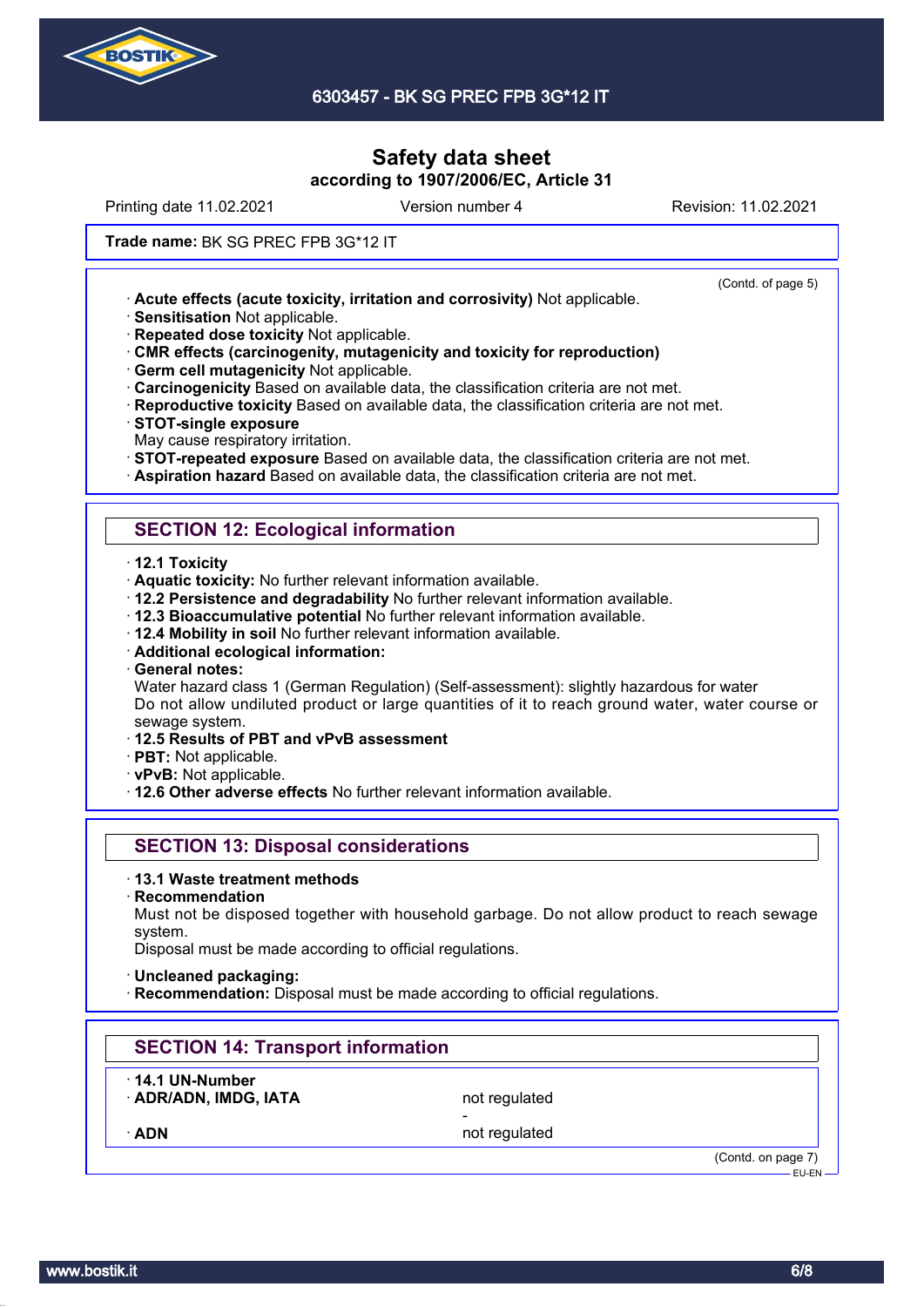

Printing date 11.02.2021 **Version number 4** Revision: 11.02.2021

**Trade name:** BK SG PREC FPB 3G\*12 IT

|                                                                            | (Contd. of page 6)                                      |
|----------------------------------------------------------------------------|---------------------------------------------------------|
| 14.2 UN proper shipping name<br>· ADR/ADN, ADN, IMDG, IATA                 | not regulated                                           |
| 14.3 Transport hazard class(es)                                            |                                                         |
| · ADR/ADN, ADN, IMDG, IATA<br>· Class                                      | not regulated                                           |
| 14.4 Packing group<br>· ADR/ADN, IMDG, IATA                                | not regulated                                           |
| 14.5 Environmental hazards:                                                | Not applicable.                                         |
| 14.6 Special precautions for user                                          | Not applicable.                                         |
| 14.7 Transport in bulk according to Annex II<br>of Marpol and the IBC Code | Not applicable.                                         |
| · Transport/Additional information:                                        | Not dangerous according to the above<br>specifications. |
| · UN "Model Regulation":                                                   | not regulated                                           |
|                                                                            |                                                         |

#### **SECTION 15: Regulatory information**

- · **15.1 Safety, health and environmental regulations/legislation specific for the substance or mixture**
- · **Directive 2012/18/EU**

· **Named dangerous substances - ANNEX I** None of the ingredients is listed.

· **REGULATION (EC) No 1907/2006 ANNEX XVII** Conditions of restriction: 3

· **DIRECTIVE 2011/65/EU on the restriction of the use of certain hazardous substances in electrical and electronic equipment – Annex II**

None of the ingredients is listed.

· **15.2 Chemical safety assessment:** A Chemical Safety Assessment has not been carried out.

## **SECTION 16: Other information**

This information is based on our present knowledge. However, this shall not constitute a guarantee for any specific product features and shall not establish a legally valid contractual relationship.

#### · **Relevant phrases**

H315 Causes skin irritation.

- H319 Causes serious eye irritation.
- H335 May cause respiratory irritation.

| Classification according to Regulation (EC) No 1272/2008                                                                         |                                                      |  |
|----------------------------------------------------------------------------------------------------------------------------------|------------------------------------------------------|--|
| Skin corrosion/irritation                                                                                                        | The classification of the mixture is generally based |  |
| Serious eye damage/eye irritation<br>Specific target organ toxicity (single exposure) according to Regulation (EC) No 1272/2008. | on the calculation method using substance data       |  |
|                                                                                                                                  |                                                      |  |

- · **Department issuing SDS:** UHU QESH
- · **Contact:** UHU QESH

(Contd. on page 8)

EU-EN